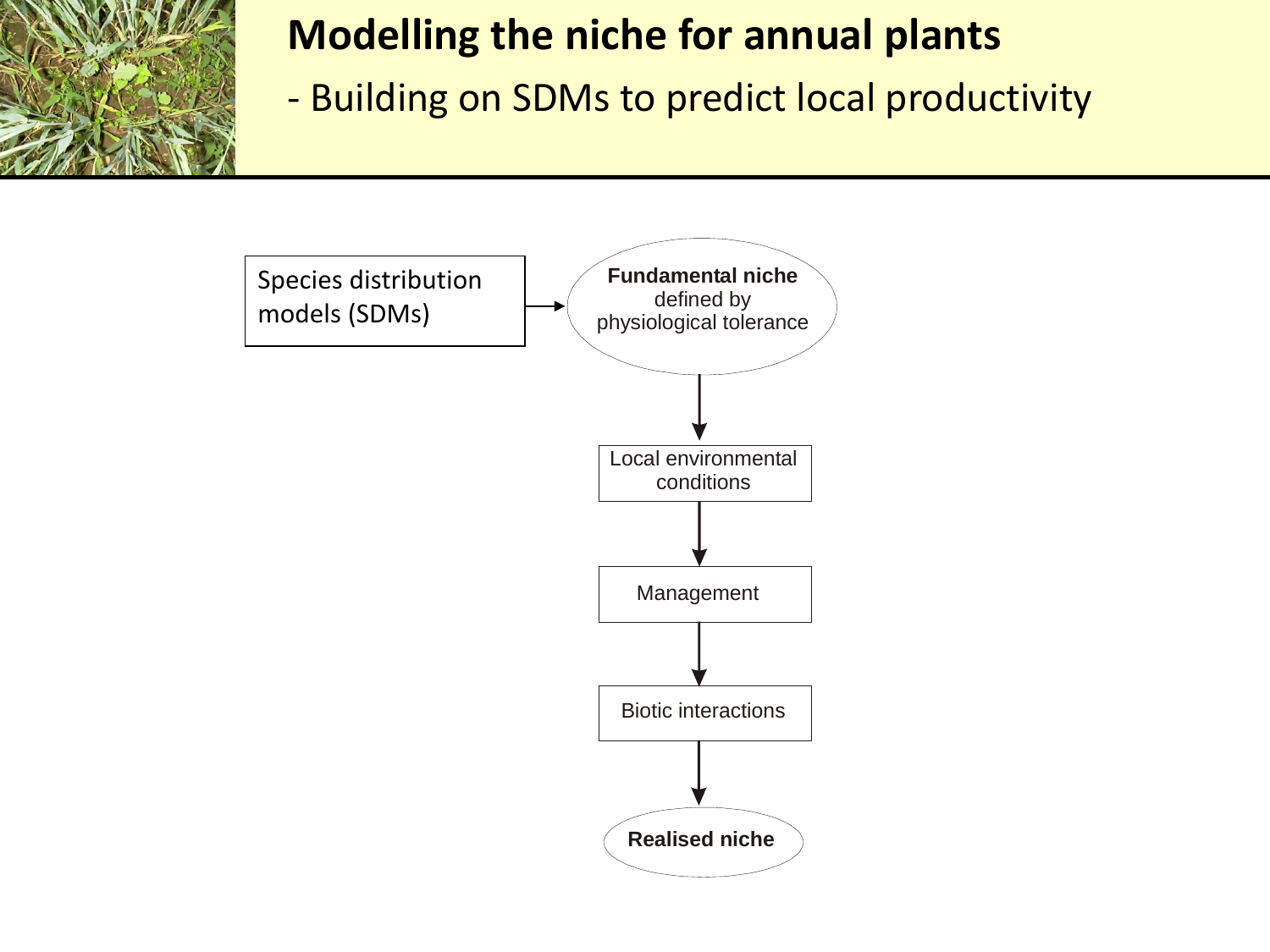

### **Methodology**

- Integration of process based models

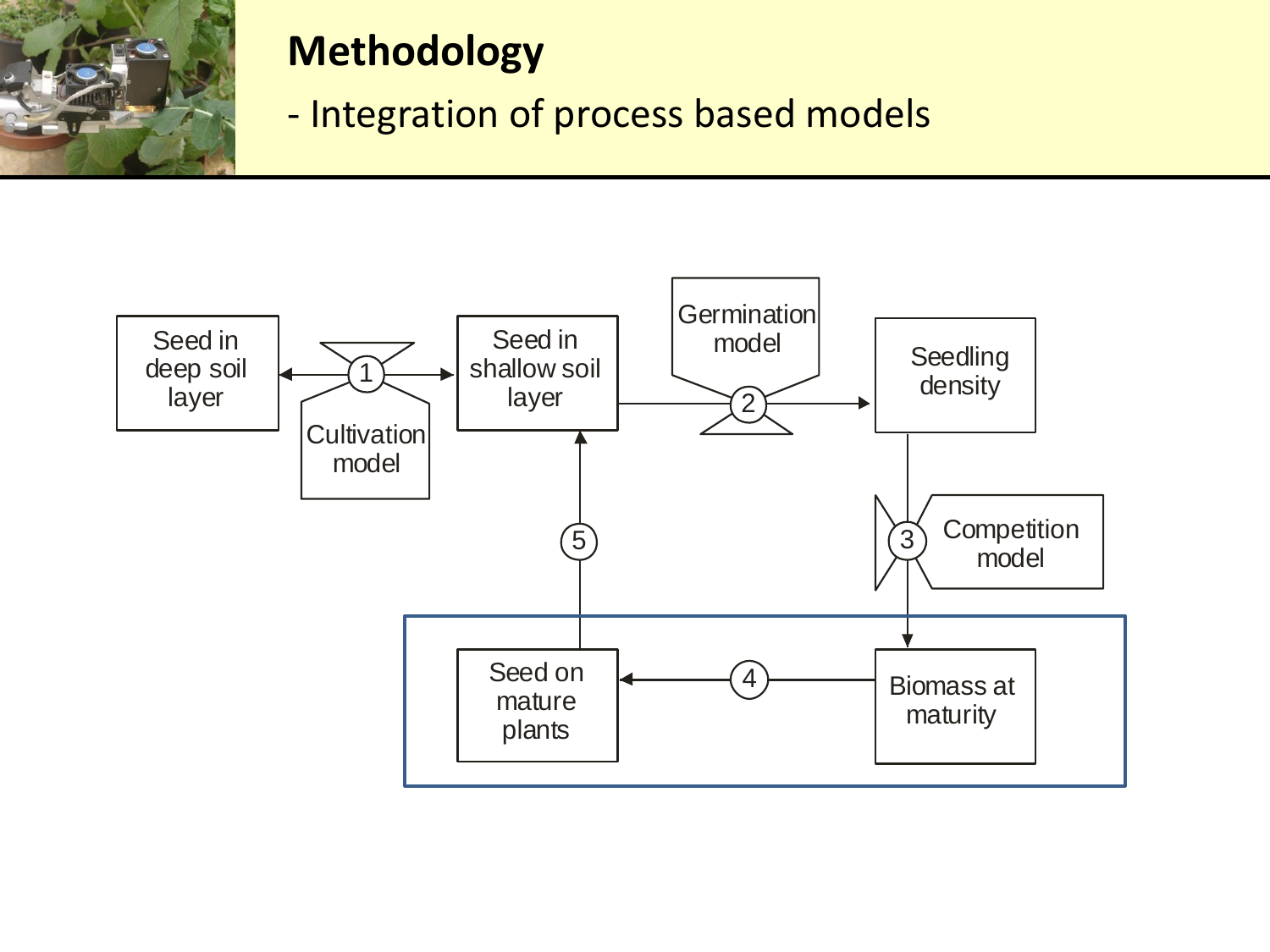# Sirius 2010: a simulation model for inter-plant competition

- Based on Sirius wheat simulation model and Intercom model for weeds competition
- Daily time step for major processes, including phenology, crop architecture, water and nitrogen uptake, biomass accumulation and yield. Computationally efficient, 0.5 sec per season per site on a single core. All Europe ~10 mins on 10 cores.
- Wheat model has been calibrated for several modern wheat cultivars and tested in diverse environments against experimental data including Europe, NZ, Australia and USA and conditions of climate change (FACE experiments)
- Weed model has been calibrated for several species of weeds and tested against experiments in the UK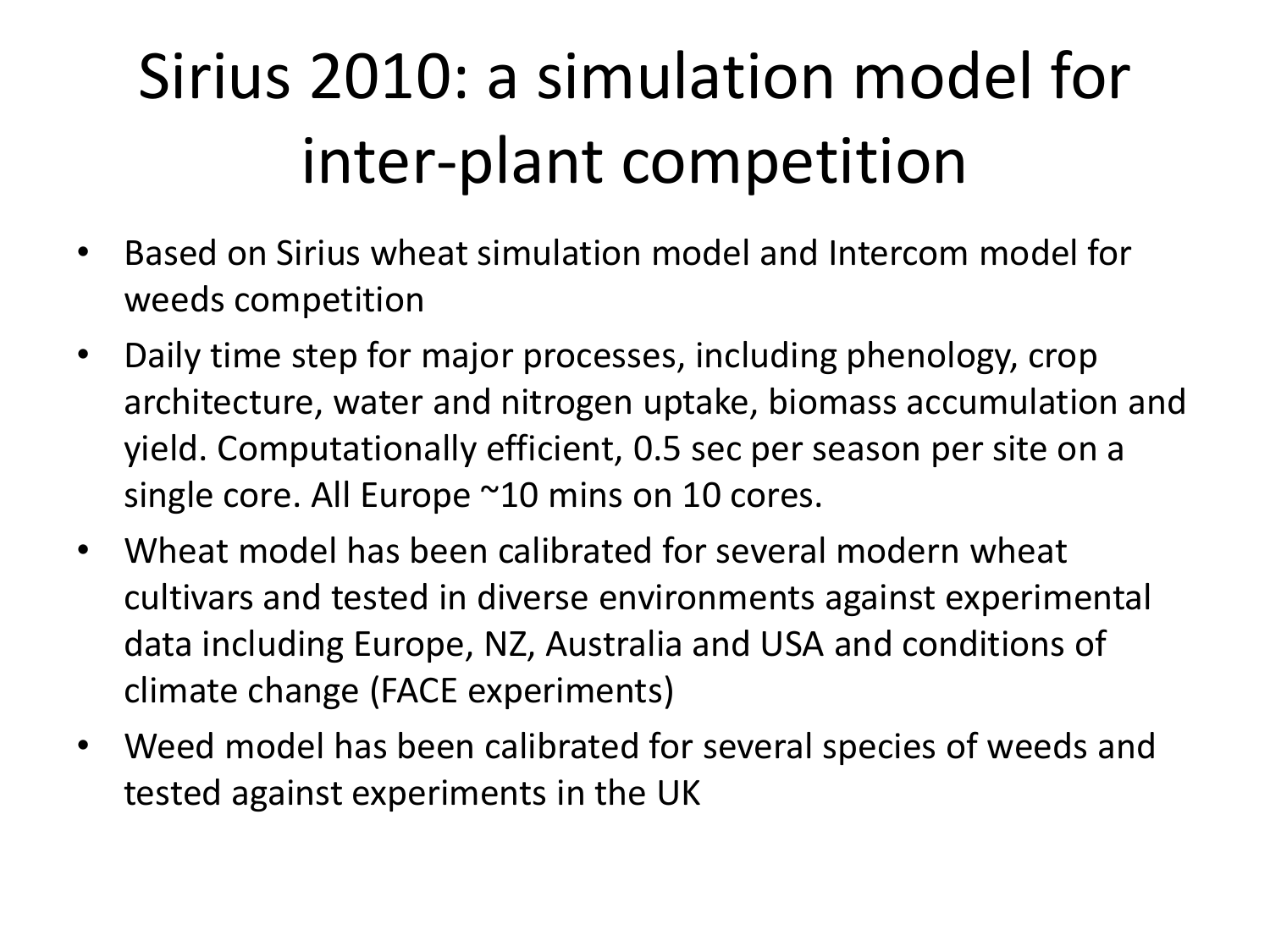### ELPIS: local-scale climate scenarios for Europe



**WEB: http://www.rothamsted.ac.uk/mas-models/larswg.php**

**Semenov MA, et all (2010)** ELPIS: a dataset of local-scale daily climate scenarios for Europe. *Climate Research* 44:3-15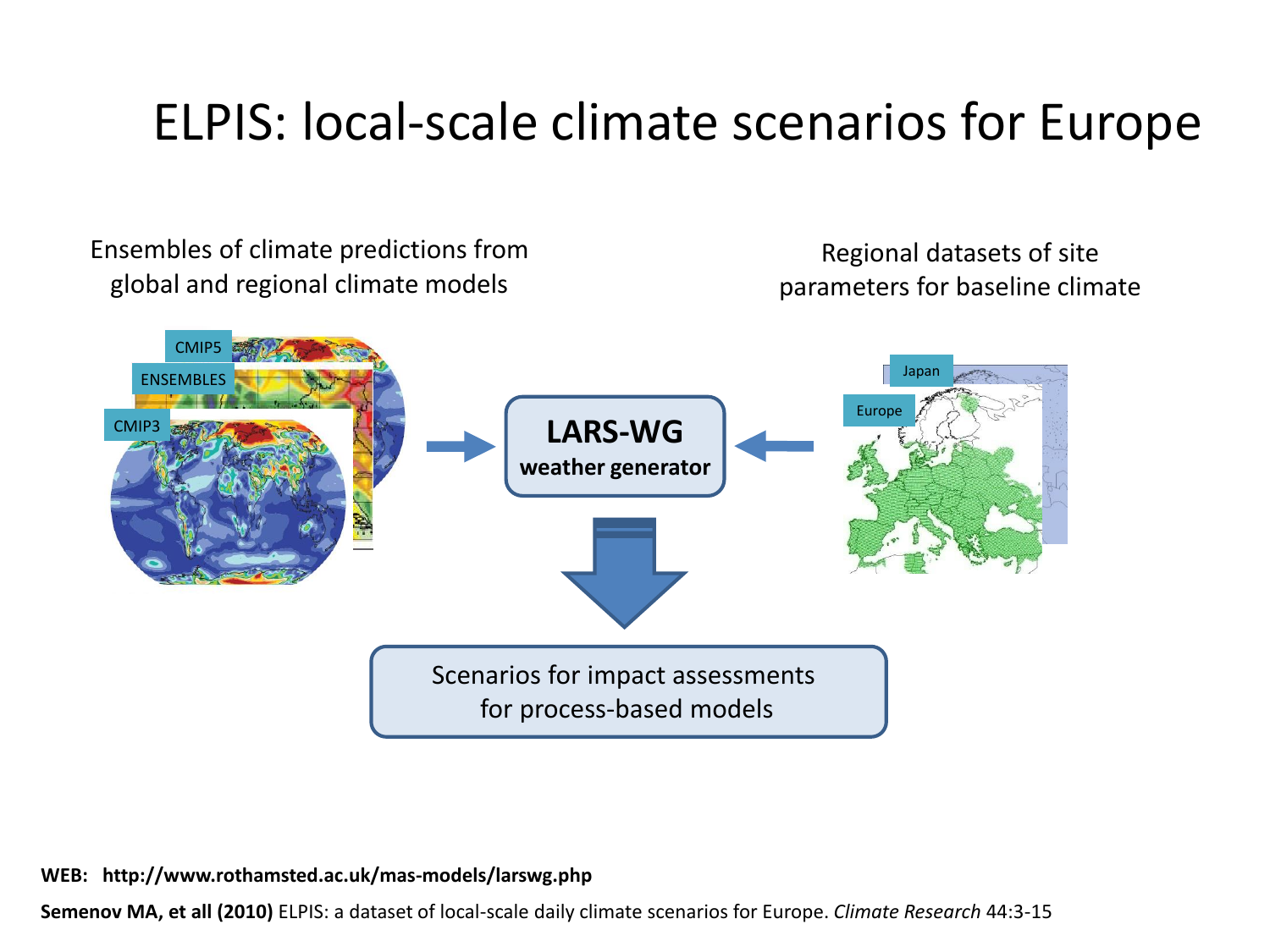# Alopecurus myosuroides (Black-grass)